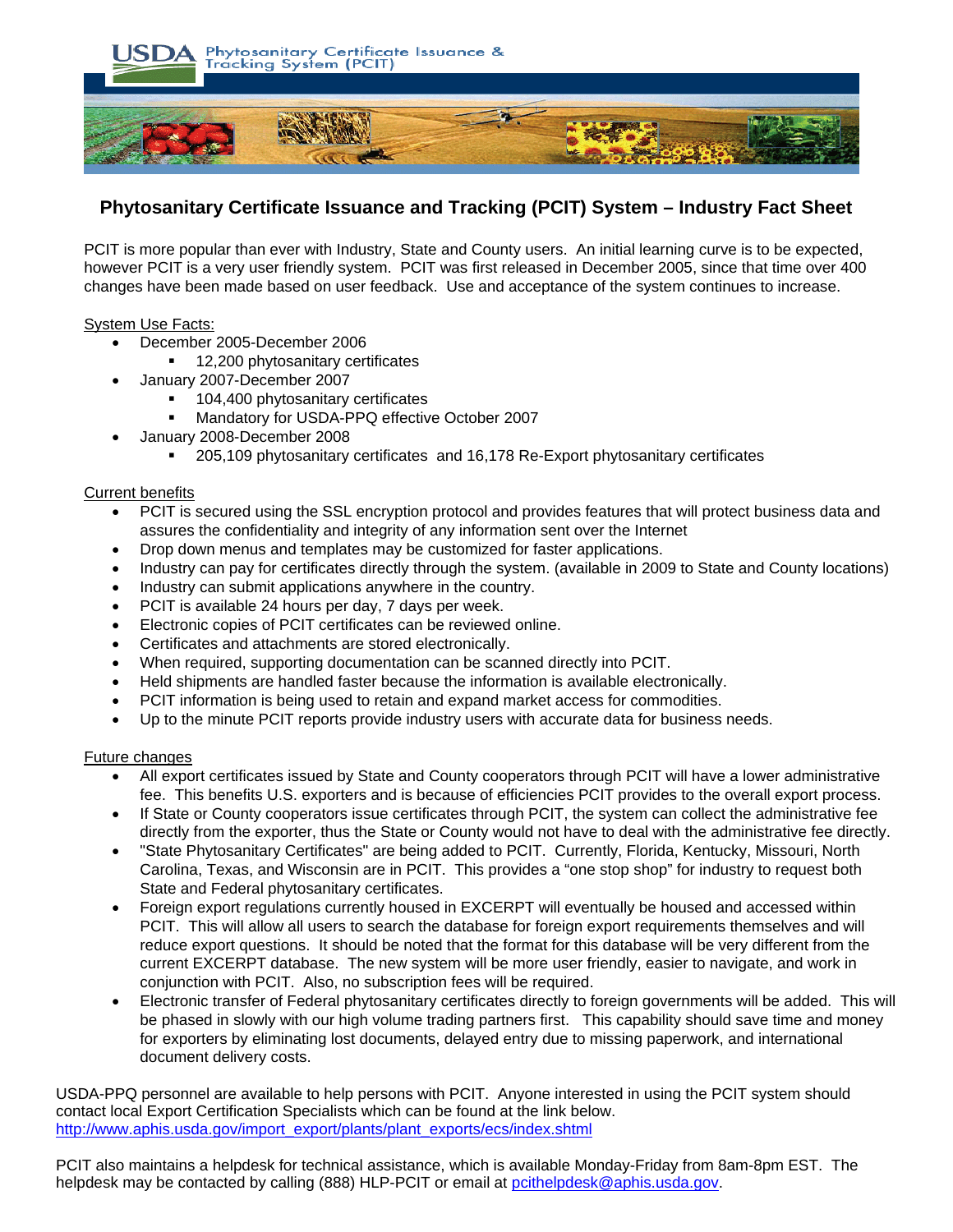#### **Step 1: Logging into PCIT**

- I. Connect to the PCIT Log In page using the Web address: https://pcit.aphis.usda.gov/pcit/.
- II. Click the **Log In** button. The eAuthentication Warning page displays.
- III. Click the **Continue** button. The eAuthentication Login page displays.
- IV. Choose one of the following paths:
	- a. If you do not have a USDA eAuthentication Account, proceed to Step 2: Creating a USDA eAuthentication Account.
	- b. If you are logging into PCIT for the first time with your eAuthentication account, proceed to Step 3: Linking Your New eAuthentication Account to PCIT.
	- c. If you have logged into PCIT with your eAuthentication account before, proceed to Step 4: Logging into PCIT (From Now On).

**Step 2: Creating a USDA eAuthentication Account** 

- I. Click the Create an account link under the Quick Links box in the upper left hand corner.
- II. Click the Level 1 Access link at the bottom of the page.
- III. Follow the instructions provided on the USDA eAuthentication website and confirmation e-mail to complete and activate your account.

#### **Step 3: Linking Your New eAuthentication Account to PCIT**

- I. Enter your eAuthentication User ID and password and click the **Login** button.
- II. The PCIT Log In page appears. You will access this page only during this initial process.
- III. If your organization already has an account within PCIT:
	- a. Your organization's PCIT account administrator should provide you with a **temporary** PCIT User ID and password to connect to the organization's account. Enter this information and click the **Sign In** button.
	- b. Your eAuthentication account is now synchronized with your organization's PCIT account and you are now logged into PCIT.
- IV. If your organization does not have an account within PCIT:
	- a. To create a PCIT account for your organization, click the **Register External Organization** button on the left.
	- b. The Registration Wizard User Information page appears. Enter or review/update (if pre-populated) the name and phone number and click the **Next** button.
	- c. Select the **Create a New Organization Account within PCIT** option and click the **Next** button.
	- d. On the Registration Wizard Create New page, enter your company's information and click the **Submit** button.
	- e. The Registration Wizard Create Successful page appears. Click the **Continue** button to start using PCIT.
	- f. Your eAuthentication account is now synchronized with your organization's new PCIT account and you are now logged into PCIT.

## **Step 4: Logging into PCIT (From Now On)**

I. Enter your eAuthentication User ID and password and click the **Login** button. You are now logged into PCIT.